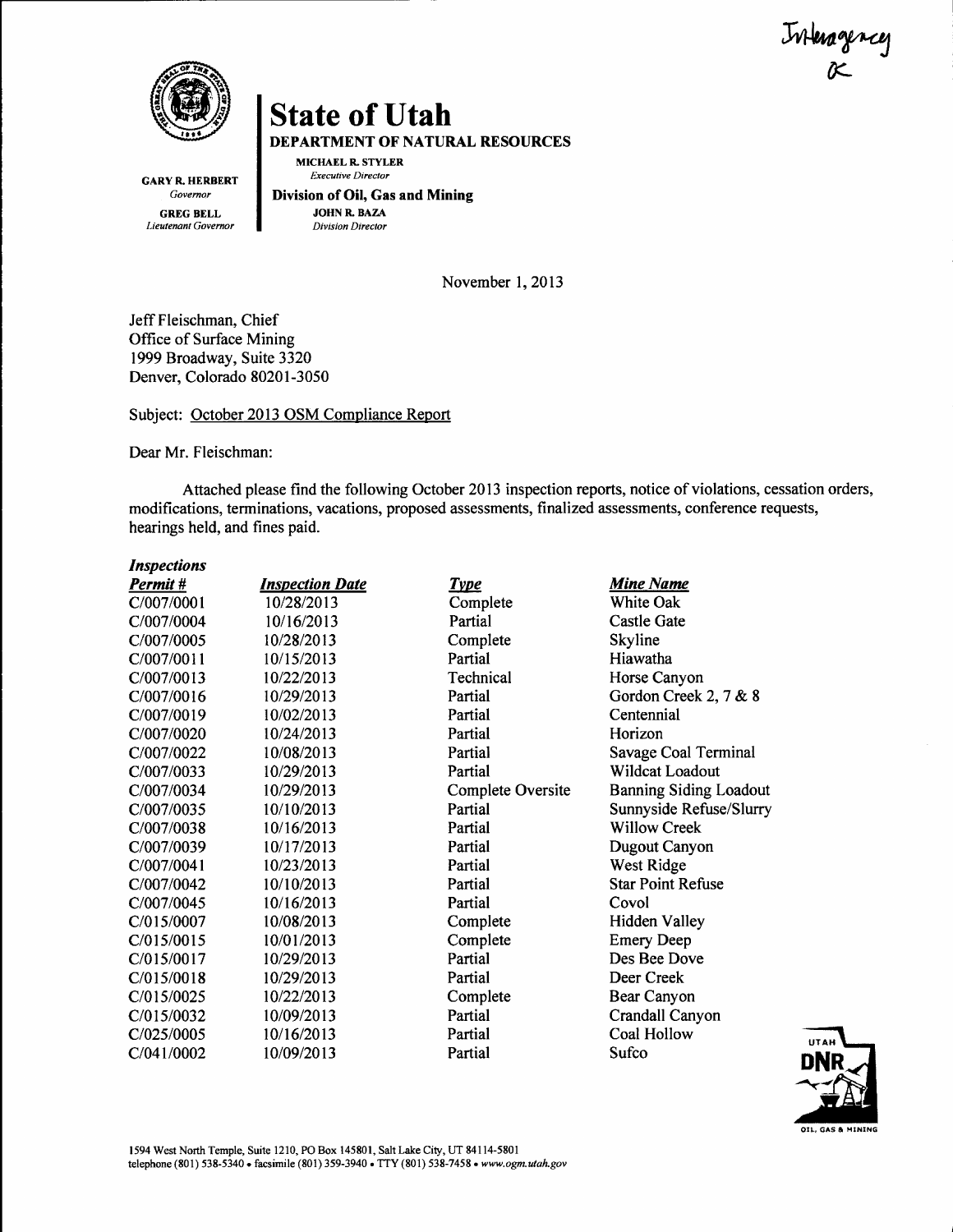Page 2 OSM Compliance Report November 1, 2013

| <b>NOV/CO Vacation Date</b> |             |              |         |                  |
|-----------------------------|-------------|--------------|---------|------------------|
| Permit#                     | Date Issued | Date Vacated | NOV/CO# | <b>Mine Name</b> |
| C/025/0005                  | 6/19/2013   | 10/18/2013   | #10123  | Coal Hollow      |

All of the listed inspection reports, modifications, terminations, vacations, assessments and correspondence, included in this envelope have been verified by one of the Permit Supervisors.

Sincerely,

Sungary Steep

Suzanne Steab Engineering Technician II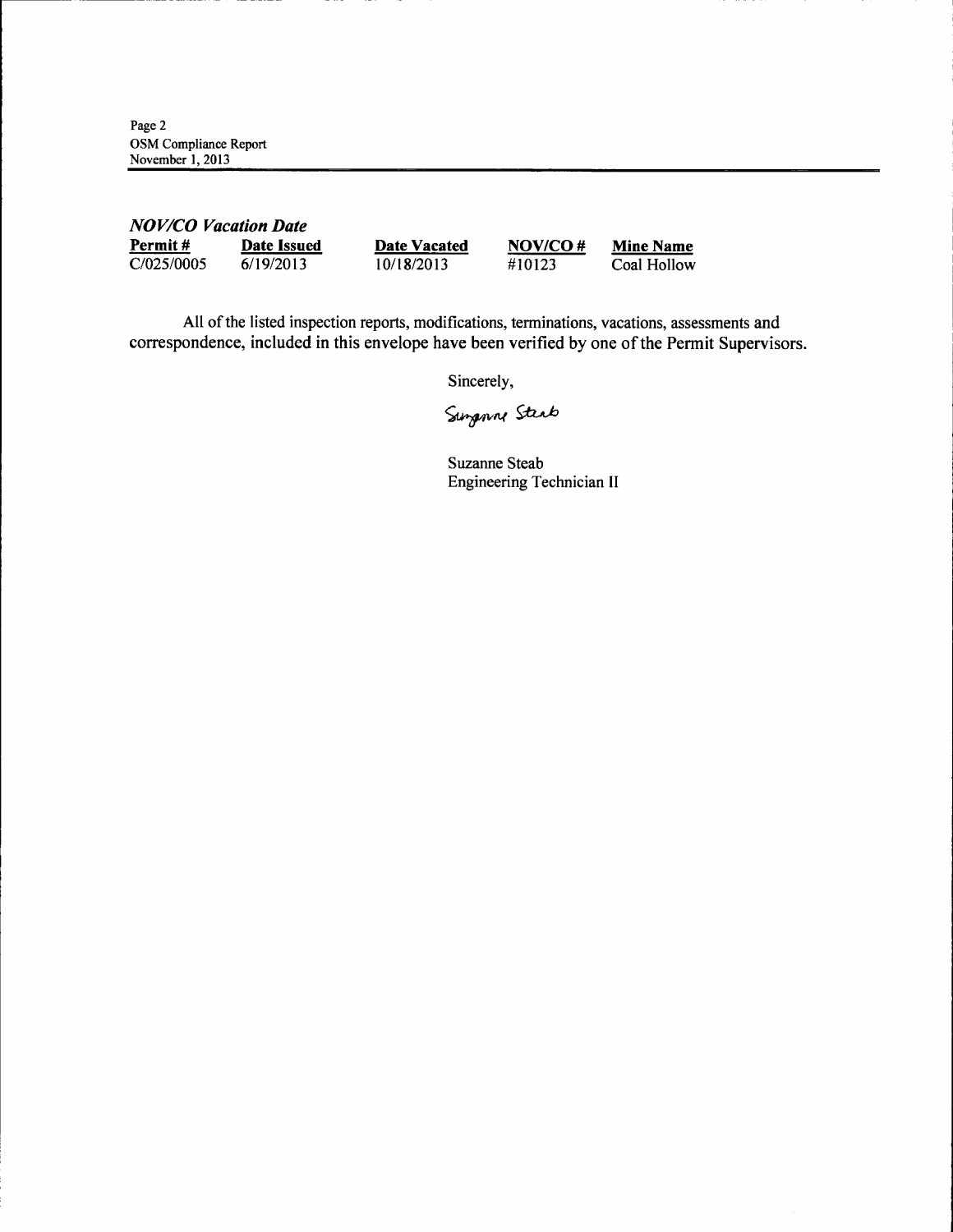

**DEPARTMENT OF NATURAL RESOURCES** 

**MICHAEL R. STYLER Executive Director** 

Division of Oil, Gas and Mining **JOHN R. BAZA** 

**Division Director** 

|  | Representatives Present During the Inspection: |
|--|------------------------------------------------|
|  | OGM Priscilla Burton                           |

# **Inspection Report**

| Permit Number:          | C0070001                   |
|-------------------------|----------------------------|
| Inspection Type:        | <b>COMPLETE</b>            |
| <b>Inspection Date:</b> | Monday, October 28, 2013   |
| Start Date/Time:        | 10/28/2013                 |
| End Date/Time:          | 10/28/2013                 |
| Last Inspection:        | Monday, September 16, 2013 |

Inspector: Priscilla Burton,

Weather: 50 F, sun, windy

InspectionID Report Number: 3654

Accepted by:

|        | Permitee: LODESTAR ENERGY INC   |                                     |                            |
|--------|---------------------------------|-------------------------------------|----------------------------|
|        | Operator:                       |                                     |                            |
|        | Site: WHITE OAK MINE            |                                     |                            |
|        | Address:,                       |                                     |                            |
|        | <b>County: CARBON</b>           |                                     |                            |
|        |                                 | Permit Type: PERMANENT COAL PROGRAM |                            |
|        | <b>Permit Status: RECLAIMED</b> |                                     |                            |
|        | <b>Current Acreages</b>         | <b>Mineral Ownership</b>            | <b>Types of Operations</b> |
|        | 3,906.00 Total Permitted        | $\vee$ Federal                      | ✔ Underground              |
| 151.10 | <b>Total Disturbed</b>          | $\vee$ State                        | $\vee$ Surface             |
|        | <b>Phase I</b>                  | V<br>County                         | $\vee$ Loadout             |
|        | Phase II                        | $\overline{\mathsf{y}}$ Fee         | Processing                 |
|        | <b>Phase III</b>                | Other                               | Reprocessing               |

Report summary and status for pending enforcement actions, permit conditions, Division Orders, and amendments:

Loadout and mine sites stable. Gate was locked at the mine site. Access road to mine site needs repair. Water bars along Terrace A need repair. The seep in the reclaimed channel bank in Reach 3 is producing water. Water is pooled in the channel for about 25 feet. The iron seep in the channel is producing water as well.

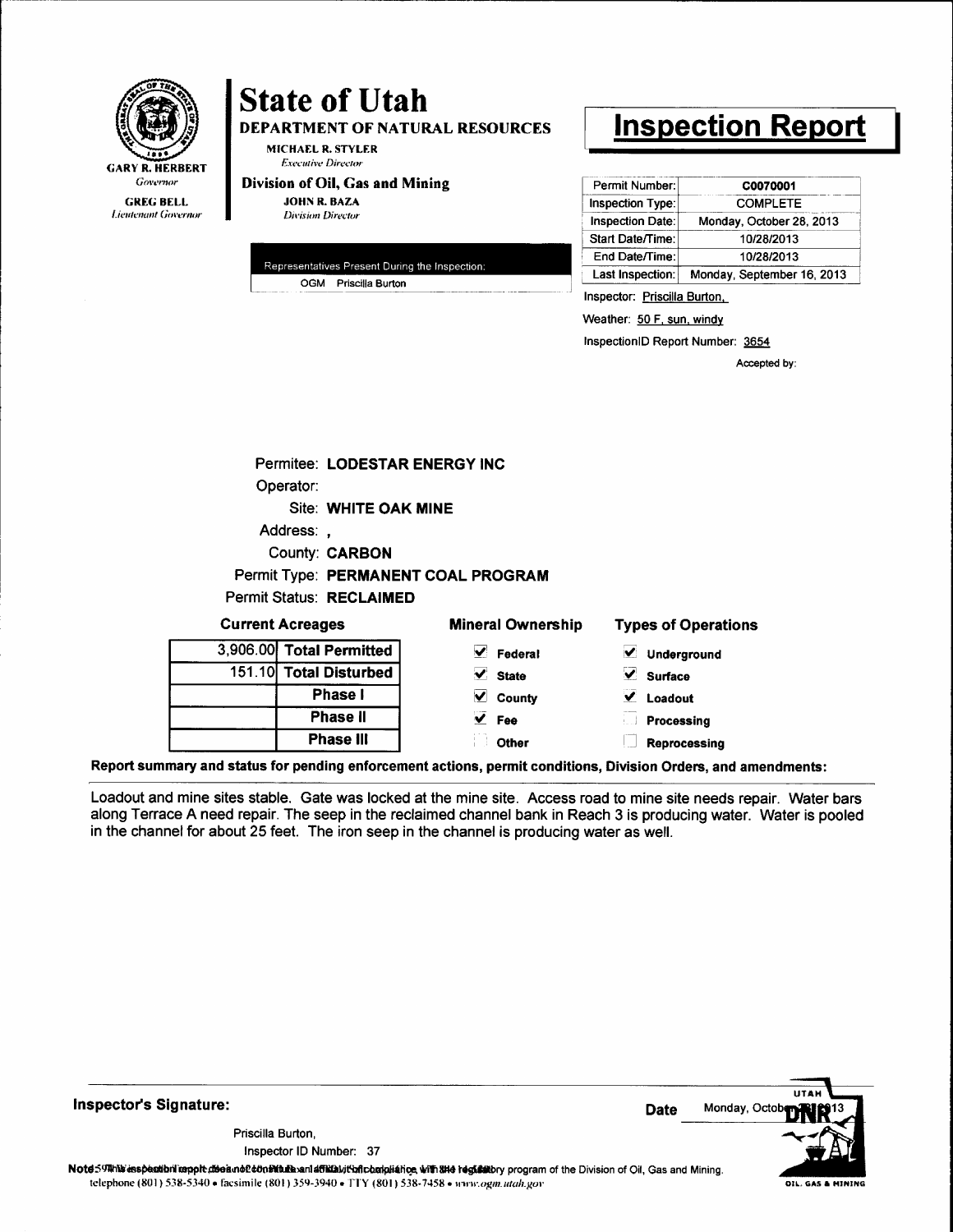#### **REVIEW OF PERMIT, PERFORMANCE STANDARDS PERMIT CONDITION REQUIREMENTS**

1. Substantiate the elements on this inspection by checking the appropriate performance standard.<br>a. For COMPLETE inspections provide narrative justification for any elements not fully inspected unless element is not<br>appro

- b. For PARTIAL inspections check only the elements evaluated.
- 2. Document any noncompliance situation by reference the NOV issued at the appropriate performance standard listed below.<br>3. Reference any narratives written in conjunction with this inspection at the appropriate performac
- 

4. Provide a brief status report for all pending enforcement actions, permit conditions, Divison Orders, and amendments.

|     |                                                               | Evaluated               | Not Applicable Comment |           | Enforcement                           |
|-----|---------------------------------------------------------------|-------------------------|------------------------|-----------|---------------------------------------|
| 1.  | Permits, Change, Transfer, Renewal, Sale                      |                         |                        |           |                                       |
| 2.  | <b>Signs and Markers</b>                                      | FП                      |                        |           |                                       |
| З.  | Topsoil                                                       | ---<br>$-1$             |                        |           |                                       |
| 4.а | <b>Hydrologic Balance: Diversions</b>                         | أنصبت                   |                        |           |                                       |
| 4.b | Hydrologic Balance: Sediment Ponds and Impoundments           |                         | m                      |           | فسد                                   |
| 4.C | Hydrologic Balance: Other Sediment Control Measures           | r <sub>1</sub>          |                        |           |                                       |
| 4.d | Hydrologic Balance: Water Monitoring                          |                         | L.                     |           | $\mathcal{C}^{\text{temp}}$<br>martin |
| 4 e | Hydrologic Balance: Effluent Limitations                      | ست                      |                        | ŗ.        |                                       |
| 5.  | <b>Explosives</b>                                             |                         | 1.11<br>$\frac{1}{2}$  | لہ ہا     |                                       |
| 6.  | Disposal of Excess Spoil, Fills, Benches                      |                         | r.<br>أوسيد            |           | m<br>لى ب                             |
| 7.  | Coal Mine Waste, Refuse Piles, Impoundments                   |                         | i i                    | L.        |                                       |
| 8.  | Noncoal Waste                                                 |                         | m                      |           | $\sim$ $\sim$ $\sim$ $\sim$<br>ட      |
| 9.  | Protection of Fish, Wildlife and Related Environmental Issues | $\overline{\mathbf{v}}$ |                        | ✔         |                                       |
|     | 10. Slides and Other Damage                                   |                         | mп                     |           | $10-10$<br>است                        |
|     | 11. Contemporaneous Reclamation                               |                         |                        |           |                                       |
| 12. | <b>Backfilling And Grading</b>                                |                         | $\mathbb{L}$           | ن ب       | 1                                     |
| 13. | Revegetation                                                  | ئے۔ا                    |                        |           | $\overline{\phantom{a}}$              |
| 14. | Subsidence Control                                            |                         |                        |           |                                       |
|     | 15. Cessation of Operations                                   | $-1$                    | $---$<br>L.            |           |                                       |
|     | 16.a Roads: Construction, Maintenance, Surfacing              |                         |                        |           | □                                     |
|     | 16.b Roads: Drainage Controls                                 | $\overline{\mathbf{v}}$ |                        | ⊻         | $1, \ldots, J$                        |
|     | 17. Other Transportation Facilities                           | $\bar{p}$<br>ف. 1       |                        |           |                                       |
| 18. | Support Facilities, Utility Installations                     |                         | $\Box$                 |           |                                       |
|     | 19. AVS Check                                                 |                         | <b>College</b>         | r mm      |                                       |
| 20. | <b>Air Quality Permit</b>                                     | m.                      |                        | i I       |                                       |
| 21. | Bonding and Insurance                                         |                         |                        | $\ddotsc$ |                                       |
|     | 22. Other                                                     | ட                       |                        |           |                                       |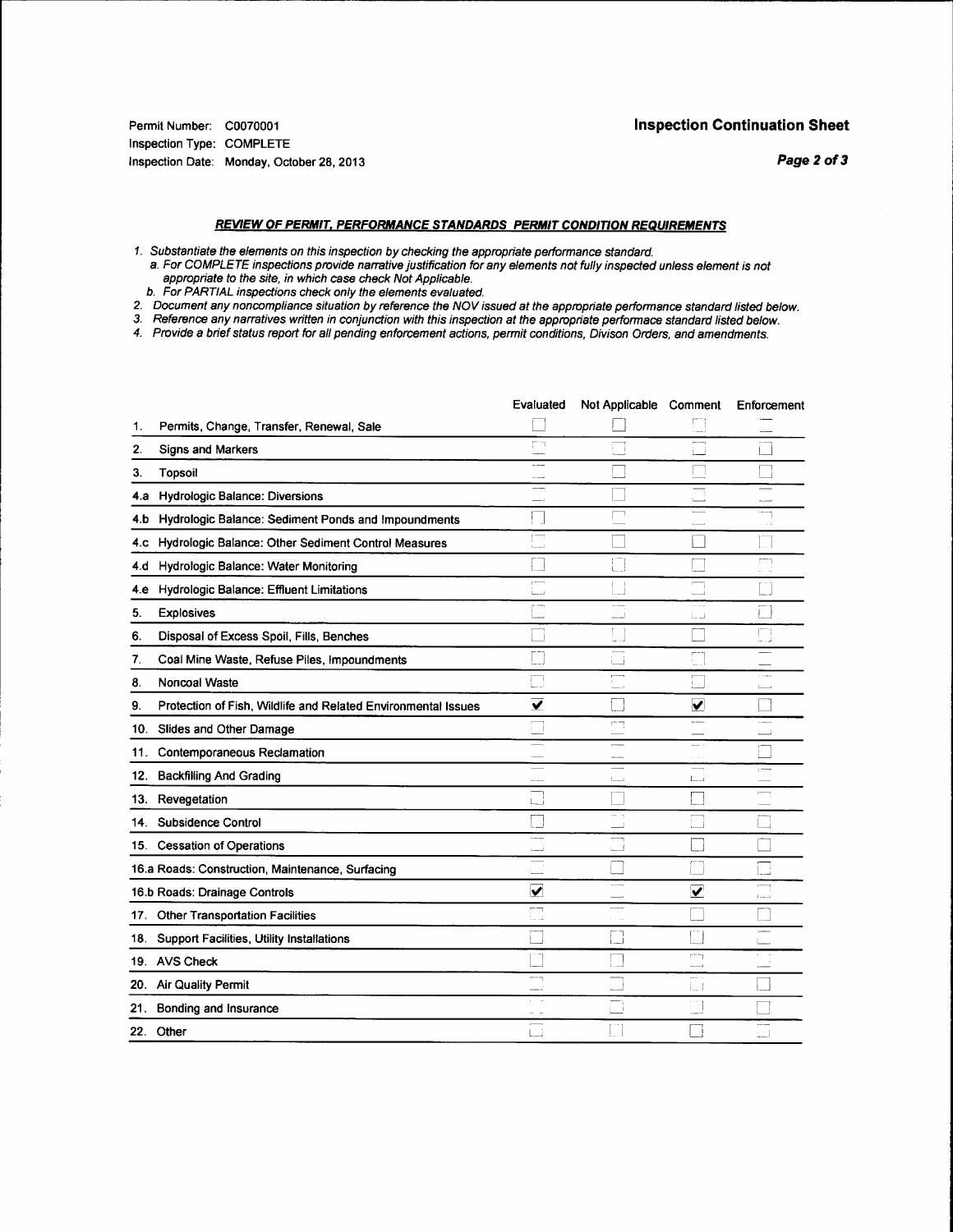Permit Number: C0070001 Inspection Type: COMPLETE Inspection Date: Monday, October 28, 2013

Page 3 of 3

#### 9. Protection of Fish, Wildlife and Related Environmental Issues

The seep in the reclaimed channel bank in Reach 3 is producing water. Water is pooled in the channel for about 25 feet. The iron seep in the channel is producing water as well. There is no water flowing from Whiskey Creek into Eccles Creek.

#### 16.b Roads: Drainaqe Gontrols

Access road to mine site needs repair. Water bars along Terrace A need repair.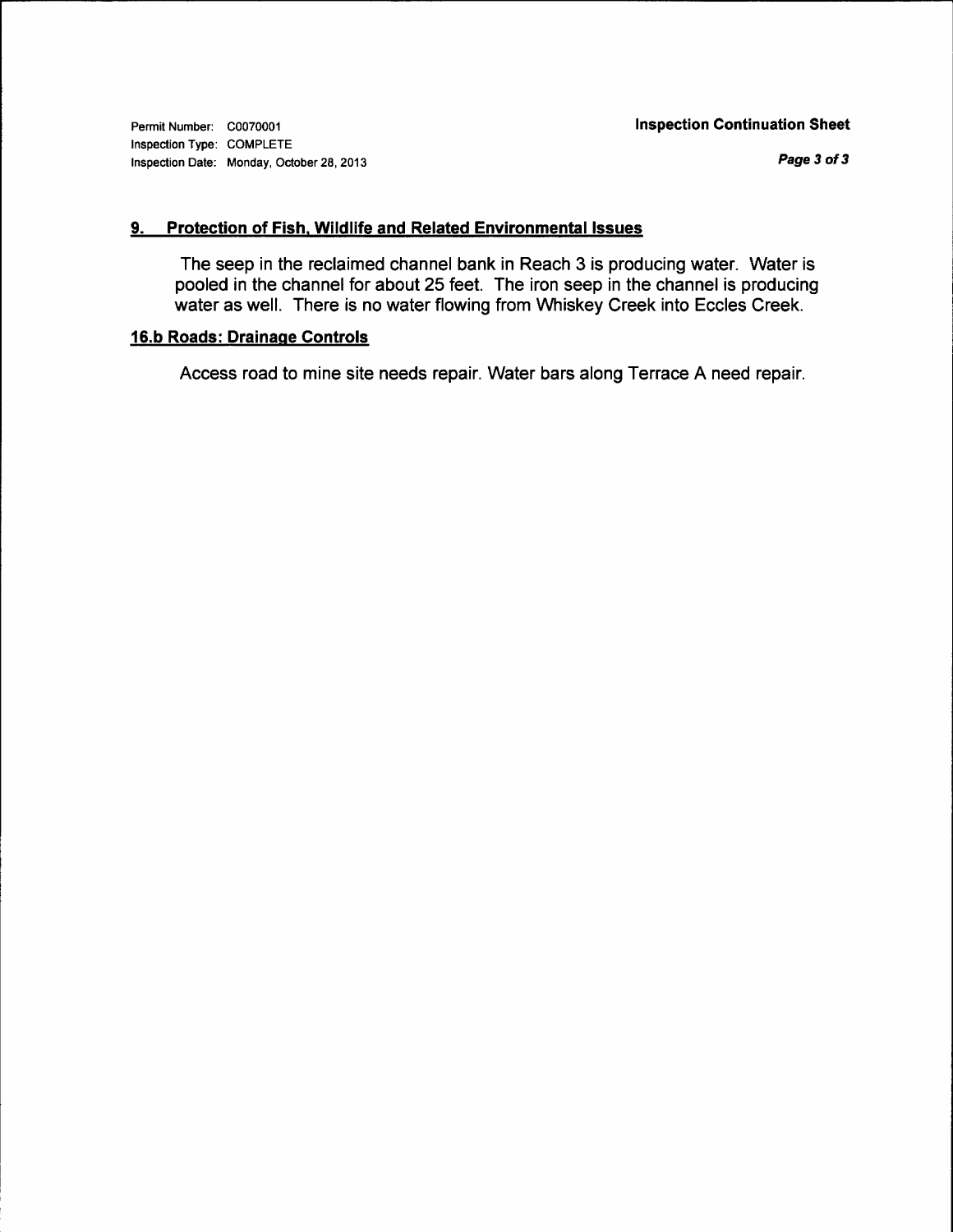

DEPARTMENT OF NATURAL RESOURCES

**MICHAEL R. STYLER Executive Director** 

Division of Oil, Gas and Mining

**JOHN R. BAZA Division Director** 

| Representatives Present During the Inspection: |                     |  |  |
|------------------------------------------------|---------------------|--|--|
|                                                | Company Dennis Ware |  |  |
|                                                | OGM Steve Demczak   |  |  |
|                                                |                     |  |  |

# **Inspection Report**

| Permit Number:   | C0070004                    |
|------------------|-----------------------------|
| Inspection Type: | <b>PARTIAL</b>              |
| Inspection Date: | Wednesday, October 16, 2013 |
| Start Date/Time: | 10/16/2013 10:00:00 AM      |
| End Date/Time:   | 10/16/2013 2:00:00 PM       |
| Last Inspection: | Monday, September 16, 2013  |

Inspector: Steve Demczak,

Weather: Sunny, 50's

InspectionID Report Number: 3647

Accepted by:

|       |                                 | Permitee: CASTLE GATE HOLDING CO         |                                                                                                                |
|-------|---------------------------------|------------------------------------------|----------------------------------------------------------------------------------------------------------------|
|       |                                 | <b>Operator: CASTLE GATE HOLDING CO</b>  |                                                                                                                |
|       | <b>Site: CASTLE GATE MINE</b>   |                                          |                                                                                                                |
|       |                                 | Address: PO BOX 30, HELPER UT 84526-0030 |                                                                                                                |
|       | <b>County: CARBON</b>           |                                          |                                                                                                                |
|       |                                 | Permit Type: PERMANENT COAL PROGRAM      |                                                                                                                |
|       | <b>Permit Status: RECLAIMED</b> |                                          |                                                                                                                |
|       | <b>Current Acreages</b>         | <b>Mineral Ownership</b>                 | <b>Types of Operations</b>                                                                                     |
|       | 7,619.00 Total Permitted        | $\vee$ Federal                           | Underground<br>✔                                                                                               |
|       | 5.56 Total Disturbed            | $\vee$ State                             | $\blacktriangledown$<br><b>Surface</b>                                                                         |
| 62.42 | Phase I                         | $\vee$ County                            | $\blacktriangledown$<br>Loadout                                                                                |
| 58.10 | <b>Phase II</b>                 | $\vee$ Fee                               | Processing                                                                                                     |
| 57.44 | Phase III                       | Other<br>H.                              | Reprocessing                                                                                                   |
|       |                                 |                                          | Report summary and status for pending enforcement actions, permit conditions, Division Orders, and amendments: |

The rainstorms in September had very little effect on the reclamation of the two sub-stations and adit #1. There was some minor removal of vegetations in the diversion at Adit #1.

The permittee received Phase III bond release on October 2012 from the majority of the site.. The two sub-stations and adit #1 are not released. These areas are less than 3 acres. These three areas are schedule to receive Phase III bond release in 2014.

No violations were issued.

**Inspector's Signature:** 

Steve Demczak, Inspector ID Number: 39



OIL. GAS & MININ

Note 59 This insplantion tempt diseand 0 ton Mula and affidabit in that also with the regulatory program of the Division of Oil, Gas and Mining. telephone (801) 538-5340 · facsimile (801) 359-3940 · TTY (801) 538-7458 · www.ogm.utah.gov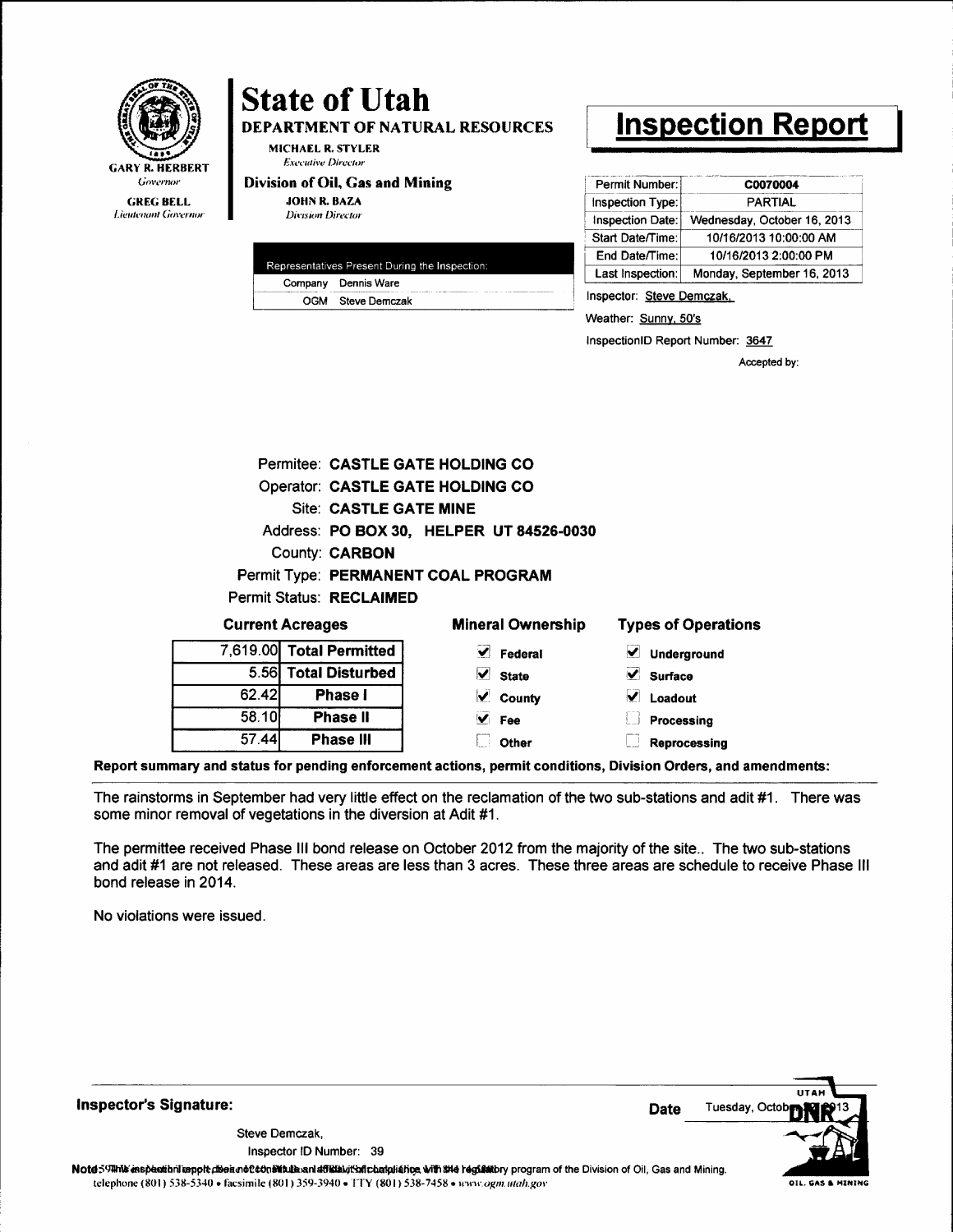#### **REVIEW OF PERMIT, PERFORMANCE STANDARDS PERMIT CONDITION REQUIREMENTS**

- 
- 1. Substantiate the elements on this inspection by checking the appropriate performance standard.<br>a. For COMPLETE inspections provide narrative justification for any elements not fully inspected unless element is not appropriate to the site, in which case check Not Applicable.<br>b. For PARTIAL inspections check only the elements evaluated.
- 
- 2. Document any noncompliance situation by reference the NOV issued at the appropriate performance standard listed below.<br>3. Reference any narratives written in conjunction with this inspection at the appropriate performac
- 
- 

|     |                                                               | Evaluated               | Not Applicable Comment          |                                 | Enforcement              |
|-----|---------------------------------------------------------------|-------------------------|---------------------------------|---------------------------------|--------------------------|
| 1.  | Permits, Change, Transfer, Renewal, Sale                      | V                       |                                 | ⊽                               |                          |
| 2.  | <b>Signs and Markers</b>                                      | ⊽                       |                                 | $\overline{\mathbf{v}}$         |                          |
| З.  | <b>Topsoil</b>                                                | V                       |                                 | $\overline{\blacktriangledown}$ |                          |
| 4.а | Hydrologic Balance: Diversions                                | $\overline{\mathbf{v}}$ |                                 | $\overline{\mathbf{v}}$         | m                        |
| 4.b | Hydrologic Balance: Sediment Ponds and Impoundments           |                         | $\overline{\mathbf{y}}$         |                                 | Π<br>i i s               |
|     | 4.c Hydrologic Balance: Other Sediment Control Measures       | ✓                       |                                 | $\overline{\mathbf{v}}$         | Г                        |
| 4.d | Hydrologic Balance: Water Monitoring                          |                         | V                               |                                 | $-\cdots$<br>$rac{1}{2}$ |
| 4.e | <b>Hydrologic Balance: Effluent Limitations</b>               |                         | ⊽                               | 手の手<br>i.                       | ≃.,                      |
| 5.  | <b>Explosives</b>                                             |                         | $\overline{\mathbf{v}}$         | -                               |                          |
| 6.  | Disposal of Excess Spoil, Fills, Benches                      |                         | ✔                               |                                 |                          |
| 7.  | Coal Mine Waste, Refuse Piles, Impoundments                   | ŋ                       | $\blacktriangledown$            |                                 | Ē                        |
| 8.  | Noncoal Waste                                                 | $\overline{\mathbf{v}}$ | port i                          | ✔                               |                          |
| 9.  | Protection of Fish, Wildlife and Related Environmental Issues |                         |                                 |                                 | -----                    |
|     | 10. Slides and Other Damage                                   | $\overline{\mathbf{v}}$ |                                 | $\blacktriangledown$            | $\overline{\phantom{a}}$ |
| 11. | Contemporaneous Reclamation                                   |                         | ─                               | أسدد                            |                          |
| 12. | <b>Backfilling And Grading</b>                                |                         |                                 |                                 |                          |
| 13. | Revegetation                                                  | ✔                       |                                 | ✓                               |                          |
| 14. | Subsidence Control                                            |                         | ⊻                               | $rac{1}{2}$                     |                          |
|     | 15. Cessation of Operations                                   |                         | ⊻                               | L.                              |                          |
|     | 16.a Roads: Construction, Maintenance, Surfacing              |                         | $\overline{\blacktriangledown}$ |                                 | <u>:</u>                 |
|     | 16.b Roads: Drainage Controls                                 |                         | $\overline{\mathbf{v}}$         |                                 | $\sim 10^{-10}$          |
|     | 17 Other Transportation Facilities                            |                         | ✔                               |                                 | فستند                    |
|     | 18. Support Facilities, Utility Installations                 |                         | $\blacktriangledown$            |                                 | ē<br>ل د نا              |
|     | 19. AVS Check                                                 |                         |                                 | i. J                            |                          |
|     | 20. Air Quality Permit                                        |                         | $\blacktriangledown$            | Шİ                              |                          |
|     | 21. Bonding and Insurance                                     | أسمعته                  |                                 |                                 |                          |
|     | 22. Other                                                     |                         |                                 | 1.12                            |                          |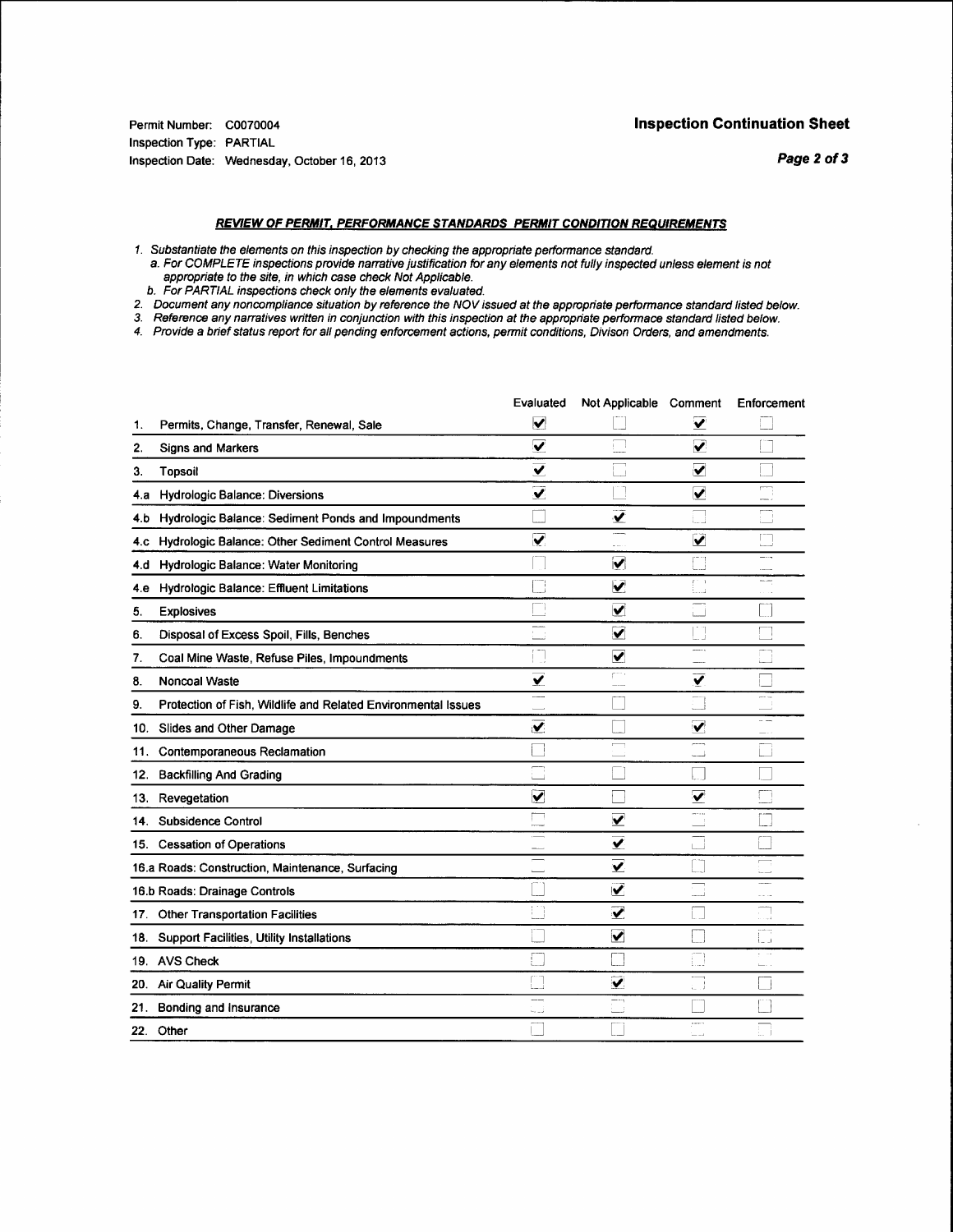Permit Number: C0070004 Inspection Type: PARTIAL Inspection Date: Wednesday, October 16, 2013

Page 3 of 3

#### 1. Permits, Change, Transfer, Renewal, Sale

The permittee will seek bond release next year in the spring. These three site are well vegetated and are stable. No sediment is going of site. The diversion at Adit <sup>1</sup> is functioning as designed.

## 2. Siqns and Markers

The identification sign is located in front of adit #1 reclamation. The information on the sign meets the minimum requirements of the R645 Coal Rules.

#### 3. Topsoil

All three sites are well vegetated. No topsoil is going off site.

#### 4.a Hvdroloqic Balance: Diversions

There is only one diversion. This diversion is at Adit #1. The channel is open and functioning as designed. This channel has vegetative cover. Some of the vegetation was removed due to the September rain storms.

#### 4.c Hydroloqic Balance: Other Sediment Control Measures

All three sites are pock to prevent topsoil from leaving the site.

#### 8. Noncoal Waste

There was no non-coal waste material at the three sites.

#### 10. Slides and Other Damage

All sites were stable. No slides or other damage was noticed during the inspection.

#### 13. Reveqetation

Vegetation is doing well at all three sites. The least vegetated of the three is the substation at Mine #5.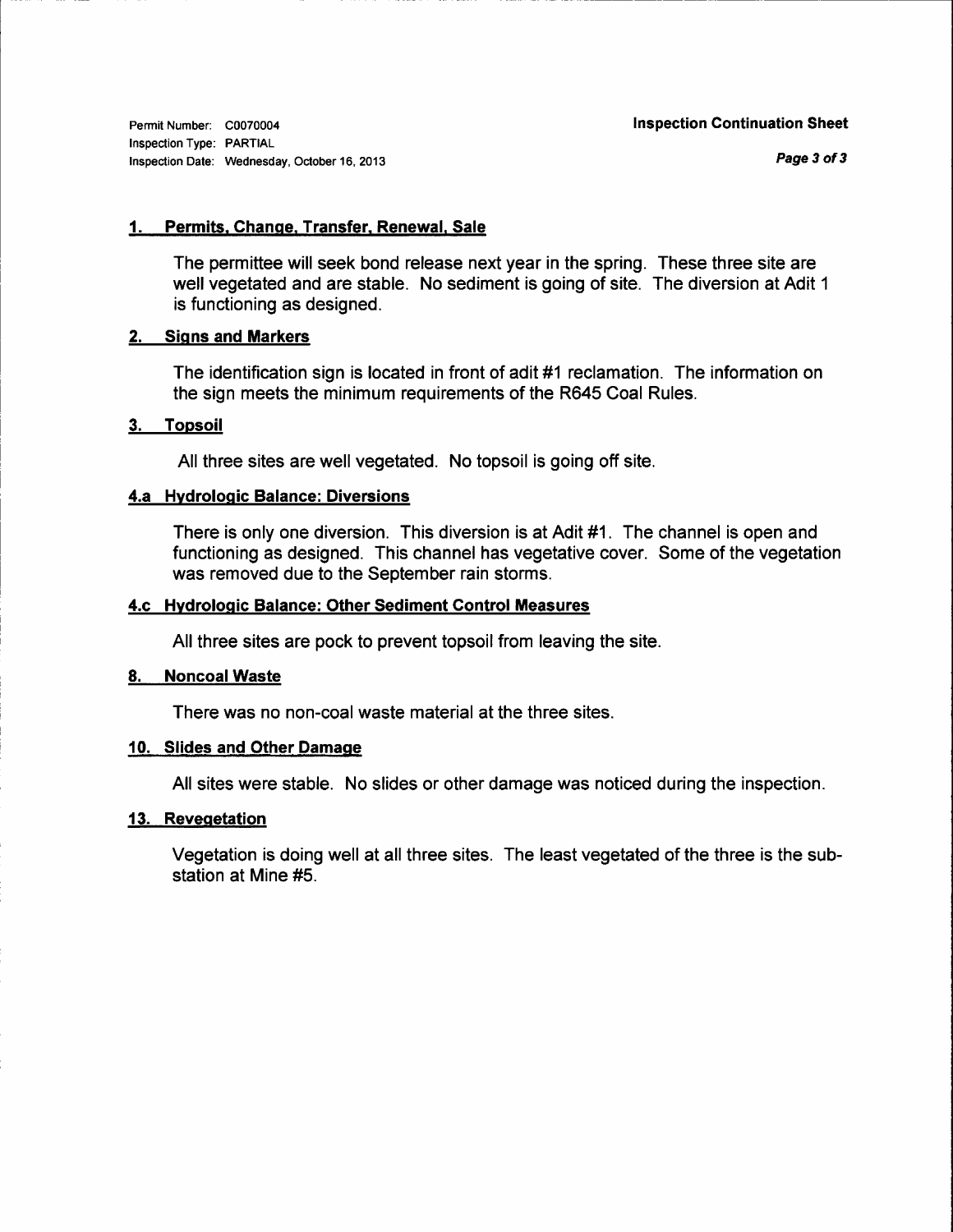

DEPARTMENT OF NATURAL RESOURCES

MICHAEL R. STYLER **Executive Director** 

## Division of Oil, Gas and Mining

**JOHN R. BAZA Division Director** 

| Representatives Present During the Inspection: |                       |  |  |
|------------------------------------------------|-----------------------|--|--|
|                                                | Company Gregg Galecki |  |  |
|                                                | OGM Karl Houskeeper   |  |  |
|                                                |                       |  |  |

# **Inspection Report**

| Permit Number:   | C0070005                     |
|------------------|------------------------------|
| Inspection Type: | <b>COMPLETE</b>              |
| Inspection Date: | Monday, October 28, 2013     |
| Start Date/Time: | 10/28/2013 9:00:00 AM        |
| End Date/Time:   | 10/28/2013 2:30:00 PM        |
| Last Inspection: | Thursday, September 12, 2013 |

Inspector: Karl Houskeeper,

Weather: Clear Skies, Temp. 46 Deg. F.

InspectionID Report Number: 3653

Accepted by:

|                 | Permitee: CANYON FUEL COMPANY        |                                                                                                                                                                                                                                |                            |
|-----------------|--------------------------------------|--------------------------------------------------------------------------------------------------------------------------------------------------------------------------------------------------------------------------------|----------------------------|
|                 | <b>Operator: CANYON FUEL COMPANY</b> |                                                                                                                                                                                                                                |                            |
|                 | <b>Site: SKYLINE MINE</b>            |                                                                                                                                                                                                                                |                            |
|                 |                                      | Address: HC 35 BOX 380, HELPER UT 84526                                                                                                                                                                                        |                            |
|                 | County: <b>CARBON</b>                |                                                                                                                                                                                                                                |                            |
|                 | Permit Type: PERMANENT COAL PROGRAM  |                                                                                                                                                                                                                                |                            |
|                 | Permit Status: ACTIVE                |                                                                                                                                                                                                                                |                            |
|                 | <b>Current Acreages</b>              | <b>Mineral Ownership</b>                                                                                                                                                                                                       | <b>Types of Operations</b> |
|                 | 121.97 Total Permitted               | M<br>Federal                                                                                                                                                                                                                   | V<br>Underground           |
| 121.97 <b>I</b> | <b>Total Disturbed</b>               | $\vee$ State                                                                                                                                                                                                                   | <b>Surface</b>             |
|                 | <b>Phase I</b>                       | County                                                                                                                                                                                                                         | Loadout                    |
|                 | Phase II                             | $\vee$ Fee                                                                                                                                                                                                                     | Processing                 |
|                 | <b>Phase III</b>                     | Other                                                                                                                                                                                                                          | <b>Reprocessing</b>        |
|                 |                                      | المستحقق والمستحقق والمستحقق والمستحقق والمستحقق والمستحقق والمستحقق والمستحق والمستحيل والمستحق والمستحق والمستحق والمستحق والمستحق والمستحق والمستحق والمستحقة والمستحقة والمستحقة والمستحقة والمستحقة والمستحقة والمستحقة و |                            |

Report summary and status for pending enforcement actions, permit conditions, Division Orders, and amendments:

**Inspector's Signature:** 

Karl Houskeeper, Inspector ID Number: 49

**UTAL** Monday, Octob **Date** 

Note59#his inspection respectives in a filth hand and affailing the host and in the begins to program of the Division of Oil, Gas and Mining. telephone (801) 538-5340 · facsimile (801) 359-3940 · TTY (801) 538-7458 · www.ogm.utah.gov

OIL, GAS & HINING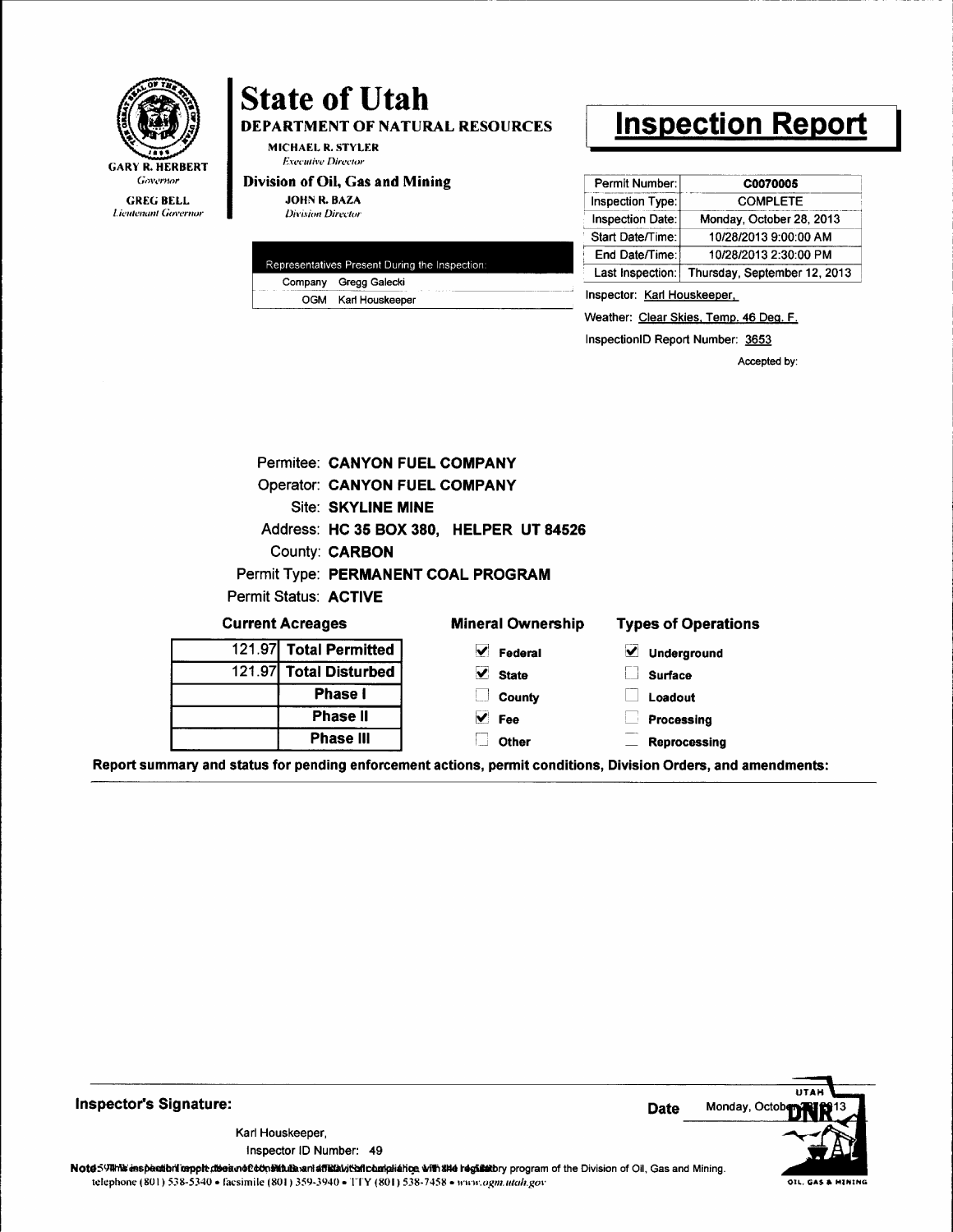#### REVIEW OF PERMIT, PERFORMANCE STANDARDS PERMIT CONDITION REQUIREMENTS

- 1. Substantiate the elements on this inspection by checking the appropriate performance standard.
- a. For COMPLETE inspections provide narrative justification for any elements not fully inspected unless element is not appropriate to the site, in which case check Not Applicable.
- b. For PARTIAL inspections check only the elements evaluated.
- 2. Document any noncompliance situation by reference the NOV issued at the appropriate performance standard listed below.<br>3. Reference any narratives written in conjunction with this inspection at the appropriate performac
- 
- 4. Provide a brief status report for all pending enforcement actions, permit conditions, Divison Orders, and amendments.

|     |                                                               | Evaluated               | Not Applicable Comment |                         | Enforcement                                  |
|-----|---------------------------------------------------------------|-------------------------|------------------------|-------------------------|----------------------------------------------|
| 1.  | Permits, Change, Transfer, Renewal, Sale                      | ⊻                       |                        | ⊻                       |                                              |
| 2.  | <b>Signs and Markers</b>                                      | $\overline{\mathbf{v}}$ |                        | $\overline{\textbf{v}}$ |                                              |
| 3.  | <b>Topsoil</b>                                                | $\overline{\mathbf{y}}$ |                        | panasa.                 |                                              |
| 4.а | <b>Hydrologic Balance: Diversions</b>                         | ⊽                       |                        |                         | أسادنه                                       |
| 4.b | Hydrologic Balance: Sediment Ponds and Impoundments           | $\overline{\mathbf{v}}$ |                        | $\overline{\mathbf{v}}$ |                                              |
| 4.C | Hydrologic Balance: Other Sediment Control Measures           | ✓                       |                        |                         |                                              |
| 4.d | Hydrologic Balance: Water Monitoring                          | V.                      |                        |                         | ----<br>سيبين                                |
| 4.e | Hydrologic Balance: Effluent Limitations                      | $\ddotmark$             | $\mathbf{I}$           | $\checkmark$            | 4日<br>$\mathbb{L}_{\mathbb{R}^{n \times n}}$ |
| 5.  | <b>Explosives</b>                                             | $\overline{\mathbf{v}}$ |                        |                         |                                              |
| 6.  | Disposal of Excess Spoil, Fills, Benches                      | $\overline{\mathbf{v}}$ | $\blacktriangledown$   |                         |                                              |
| 7.  | Coal Mine Waste, Refuse Piles, Impoundments                   | $\blacktriangledown$    | m<br>نبيا              | ✓                       |                                              |
| 8.  | <b>Noncoal Waste</b>                                          | ✔                       |                        |                         |                                              |
| 9.  | Protection of Fish, Wildlife and Related Environmental Issues | ⊻                       |                        | TΠ                      |                                              |
|     | 10. Slides and Other Damage                                   | $\blacktriangledown$    |                        |                         |                                              |
| 11. | Contemporaneous Reclamation                                   | $\overline{\mathbf{v}}$ | m                      | $\sim$<br>والمساوة      |                                              |
|     | 12. Backfilling And Grading                                   | ⊽                       | لنباذ                  |                         |                                              |
|     | 13. Revegetation                                              | $\overline{\mathbf{v}}$ |                        |                         |                                              |
|     | 14. Subsidence Control                                        | $\overline{\mathbf{v}}$ |                        |                         | a control                                    |
|     | 15 Cessation of Operations                                    | ⊽                       |                        |                         |                                              |
|     | 16.a Roads: Construction, Maintenance, Surfacing              | $\blacktriangledown$    |                        |                         | Г                                            |
|     | 16.b Roads: Drainage Controls                                 | ✓                       |                        |                         |                                              |
|     | 17. Other Transportation Facilities                           | ⊻                       | $\sim$                 |                         |                                              |
|     | 18. Support Facilities, Utility Installations                 | $\blacktriangledown$    |                        | $\checkmark$            | $\Gamma$ , and                               |
|     | 19. AVS Check                                                 | $\overline{\mathbf{v}}$ | $\mathbf{L}$           | للمنا                   |                                              |
|     | 20. Air Quality Permit                                        | $\checkmark$            | t.                     | $\overline{\mathbf{v}}$ | 1.11                                         |
|     | 21. Bonding and Insurance                                     | $\overline{\mathbf{v}}$ |                        | $\checkmark$            |                                              |
| 22. | Other                                                         | $\blacktriangledown$    |                        |                         |                                              |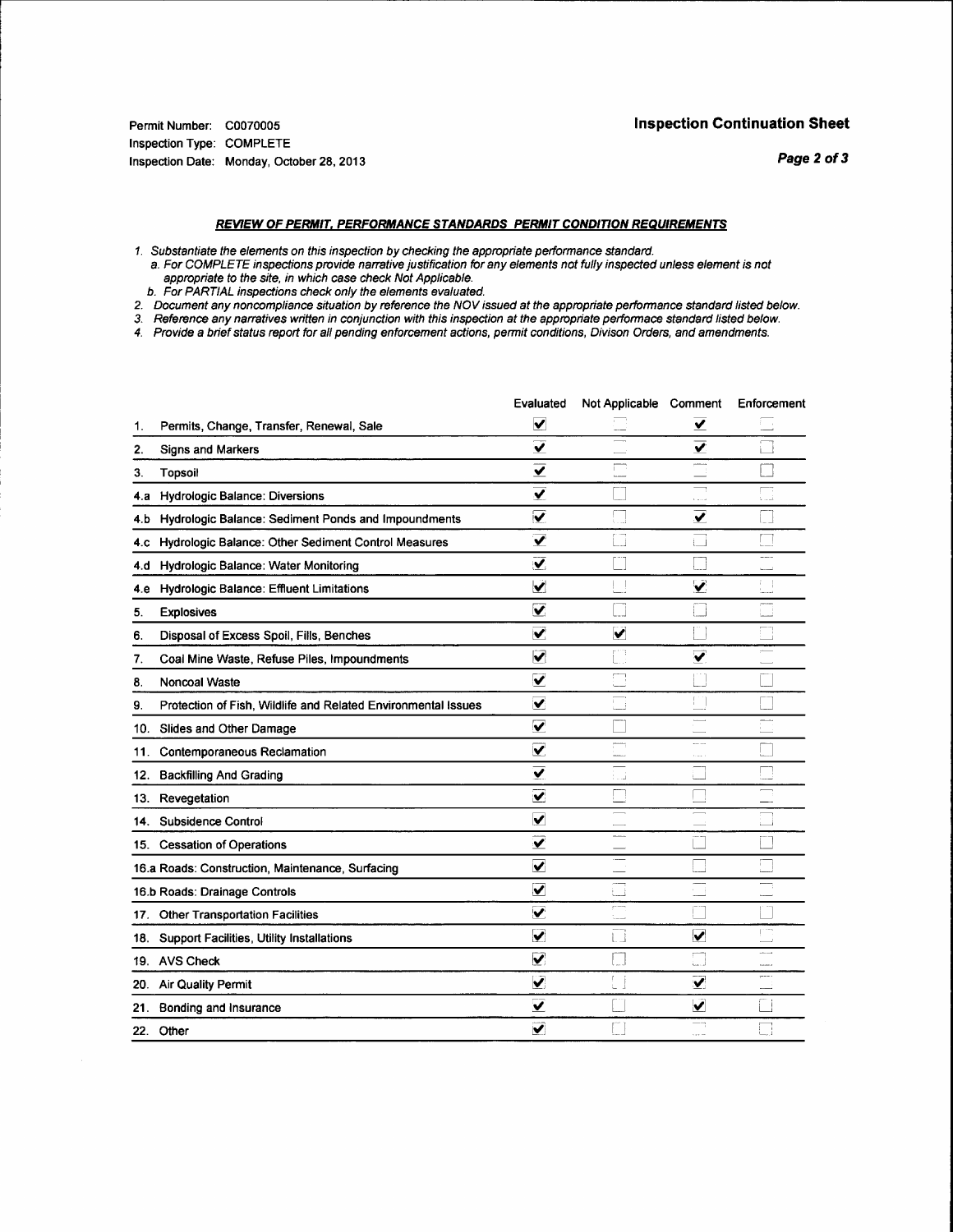Permit Number: C0070005 Inspection Type: COMPLETE Inspection Date: Monday, October 28,2013

## 1. Permits. Ghanqe. Transfer. Renewal. Sale

The current DOGM permit C/007/005 was issued effective 04130120012 and expires 04/30/2017.

-Certificate of Insurance policy number GL6576428, issued 02/01/2013 and terminates 02/01/2014.

-UPDES permit # UT0023540 effective 12101/2009 and expires @ midnight 11/30/2014.

-Air Quality permit DAQE-4N0092007-03, issued June 24,2003. -SPCC Plan dated 12/2//09. The Plan is P.E. certified, stamped, signed and dated by a Utah P.E. on 12130/09.

## 2. Signs and Markers

Mine identification signs were observed during the inspection at all of the facilities and their separate access points into the permit area. The signs were all found to be uniform with each other and the contents of the information is compliant with the Utah R645 Coal Rules.

## 4.b Hydrologic Balance: Sediment Ponds and Impoundments

Third quarter 2013 sediment pond inspections were done on September 21, 2013.

#### 4.e Hvdroloqic Balance: Effluent Limitations

Reviewed the June, July and August 2013 discharge monitoring reports. No problems were associated with any of the outfalls.

## 7. Coal Mine Waste, Refuse Piles, Impoundments

The refuse pile was inspected for third quarter 2013 on September 24, 2013. No problems were identified. The report was P.E. Certified.

## 18. Support Facilities. Utilitv lnstallations

The winter wquarters fan is installed. Work is still being done of the fan, but it is operational.

## 20. Air Quality Permit

The Air Quality Permit Approval Order DAQE-AN0092007-03 was issued on June 24, 2003. The permit remains effective.

## 21. Bonding and Insurance

The current bond is \$5,137,000.00 as of September 19,2006. The previous bond amount was \$5,076,000.00. The bond from St. Paul Fire and Marine Insurance Company was released on February 4, 2009 and Bond #SUR0000311 issued by Rockwood Casualty Insurance Company was accepted as a replacement in the same amount.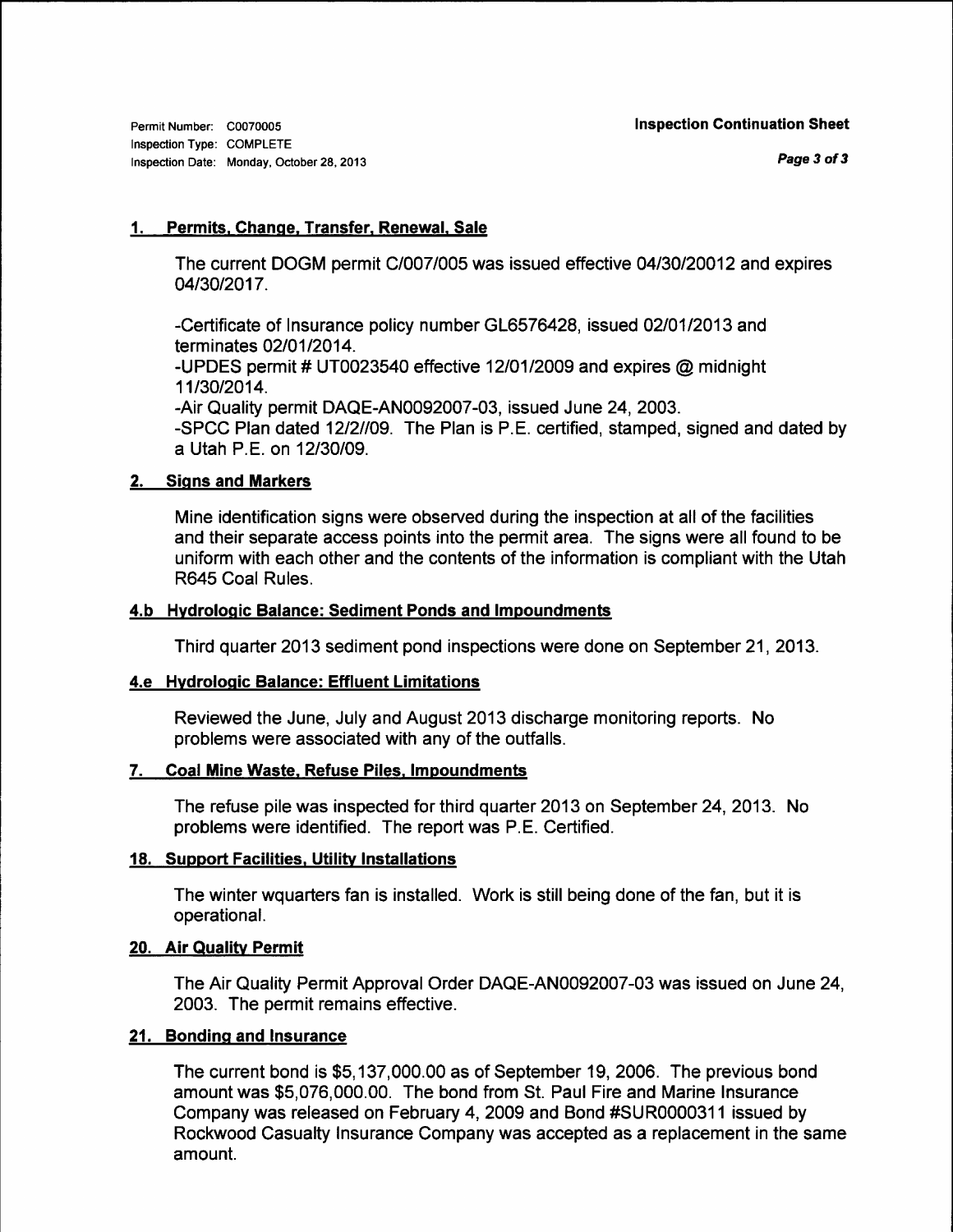

## **State of Utah DEPARTMENT OF NATURAL RESOURCES**

MICHAEL R. STYLER **Executive Director** 

#### Division of Oil, Gas and Mining **JOHN R. BAZA**

**Division Director** 

| Representatives Present During the Inspection: |                   |  |  |  |
|------------------------------------------------|-------------------|--|--|--|
|                                                | OGM Steve Demczak |  |  |  |
|                                                | OGM Steve Demczak |  |  |  |
|                                                |                   |  |  |  |

# **Inspection Report**

| Permit Number:   | C0070011                    |
|------------------|-----------------------------|
| Inspection Type: | PARTIAL                     |
| Inspection Date: | Tuesday, October 15, 2013   |
| Start Date/Time: | 10/15/2013 10:00:00 AM      |
| End Date/Time:   | 10/15/2013 2:00:00 PM       |
| Last Inspection: | Tuesday, September 24, 2013 |

Inspector: Steve Demczak,

Weather: Sunny, 50's

InspectionID Report Number: 3646

Accepted by:

|                | Permitee: HIAWATHA COAL CO INC |                                           |                            |
|----------------|--------------------------------|-------------------------------------------|----------------------------|
|                | Operator: HIAWATHA COAL CO INC |                                           |                            |
|                | Site: HIAWATHA MINE            |                                           |                            |
|                |                                | Address: PO BOX 1240, HUNTINGTON UT 84528 |                            |
|                | <b>County: CARBON</b>          |                                           |                            |
|                |                                | Permit Type: PERMANENT COAL PROGRAM       |                            |
|                | <b>Permit Status: ACTIVE</b>   |                                           |                            |
|                | <b>Current Acreages</b>        | <b>Mineral Ownership</b>                  | <b>Types of Operations</b> |
| 12.177.00      | <b>Total Permitted</b>         | $\vee$ Federal                            | M<br>Underground           |
| <b>290.00L</b> | <b>Total Disturbed</b>         | $\vee$ State                              | <b>Surface</b>             |
| 95.90          | <b>Phase I</b>                 | County                                    | Loadout                    |
|                | <b>Phase II</b>                | $\vee$ Fee                                | Processing                 |
|                | <b>Phase III</b>               | Other                                     | Reprocessing               |

The slurry Pile #1 is almost mined out of coal fines. The lower corner of the slurry pile still has some coal fines that couldl be mined. All mining equipment has been removed from Slurry Pile #1. The permittee is now mining slurry cell #5A. There were no mining of coal fines during the inspection. I am guessing that slurry cell #5 will not be mined anymore since all the equipment has been removed. These two sites could be reclaimed once the coal fines have been mined.

The permittee is continuing having problems keeping the Middle Fork Road open. Last year's forest fire is causing mud and debris to plug or bypass a culvert at the bottom of middle fork road. The permittee has been cleaning the road each time there is a rain storm. I could not inspect Middle Fork Canyon because of the road being closed due to mud and debris covering the road. The permittee was in the process of clean the road.

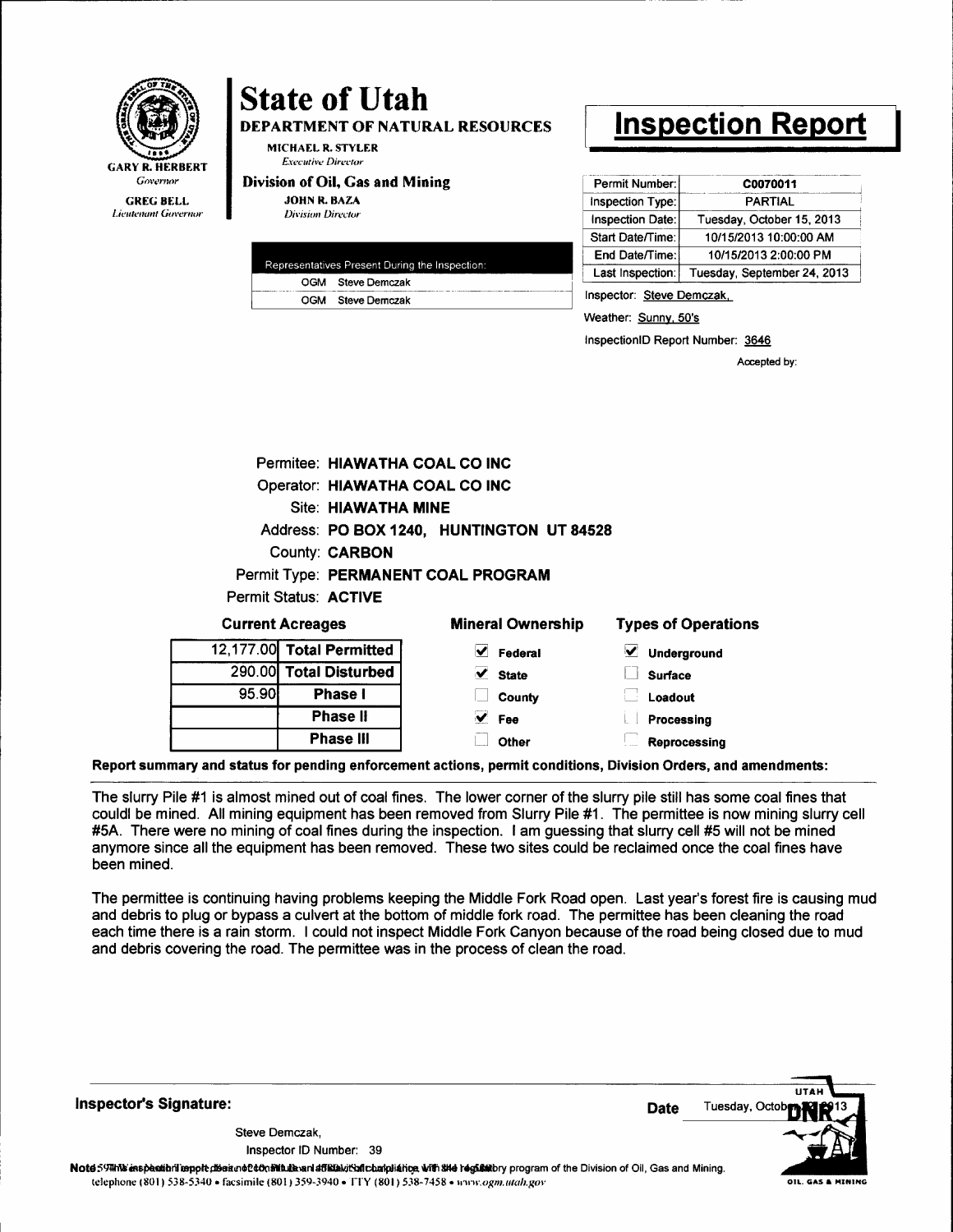#### Inspection Continuation Sheet

Permit Number: C0070011 Inspection Type: PARTIAL Inspection Date: Tuesday, Oclober 15,2013

Page 2 of 3

#### REVIEW OF PERMIT, PERFORMANCE STANDARDS PERMIT CONDITION REQUIREMENTS

1. Substantiate the elements on this inspection by checking the appropriate performance standard.

a. For COMPLETE inspections provide narrative justification for any elements not fully inspected unless element is not appropriate fo fhe sife, in which case cfieck Not Applicable. b. For PARTIAL inspections cfieck only the elements evaluated.

- 
- 2. Document any noncompliance situation by reference the NOV issued at the appropriate performance standard listed below.
- 3. Reference any nanatives written in conjundion with this inspedion at the appropiate pertormace standard listed below.

4. Provide a brief status reporf for all pending enforcemenf acfionq permit conditions, Divison Orders, and amendments.

|     |                                                               | Evaluated                       | Not Applicable Comment         |                         | Enforcement                   |
|-----|---------------------------------------------------------------|---------------------------------|--------------------------------|-------------------------|-------------------------------|
| 1.  | Permits, Change, Transfer, Renewal, Sale                      |                                 |                                |                         |                               |
| 2.  | Signs and Markers                                             | ⊽                               |                                | ⊽                       |                               |
| 3.  | Topsoil                                                       | ⊻                               |                                | ✔                       | $\overline{\phantom{a}}$      |
| 4.a | <b>Hydrologic Balance: Diversions</b>                         | $\overline{\mathbf{v}}$         |                                | $\overline{\mathbf{v}}$ | $\Box$                        |
| 4.b | Hydrologic Balance: Sediment Ponds and Impoundments           | ☑                               |                                | $\blacktriangledown$    | ŗ.<br>$\ddot{a}$              |
| 4.C | Hydrologic Balance: Other Sediment Control Measures           |                                 |                                |                         | FГ<br>$1 - 1$                 |
| 4.d | Hydrologic Balance: Water Monitoring                          |                                 |                                |                         |                               |
| 4.e | Hydrologic Balance: Effluent Limitations                      |                                 |                                | Г                       |                               |
| 5.  | <b>Explosives</b>                                             |                                 |                                | لسنأ                    |                               |
| 6.  | Disposal of Excess Spoil, Fills, Benches                      |                                 |                                |                         |                               |
| 7.  | Coal Mine Waste, Refuse Piles, Impoundments                   | $\overline{\mathbf{v}}$         | $\rightarrow$<br><b>Course</b> | $\blacktriangledown$    |                               |
| 8.  | Noncoal Waste                                                 | $\overline{\blacktriangledown}$ | ومحصر                          | $\checkmark$            |                               |
| 9.  | Protection of Fish, Wildlife and Related Environmental Issues |                                 |                                |                         |                               |
| 10. | Slides and Other Damage                                       | سنت                             |                                |                         |                               |
| 11. | Contemporaneous Reclamation                                   |                                 | ÷.<br>ا …ا                     |                         |                               |
| 12. | <b>Backfilling And Grading</b>                                | $\widehat{\psi}$                |                                |                         | $\mathcal{L}_{\text{target}}$ |
| 13. | Revegetation                                                  |                                 |                                |                         |                               |
|     | 14. Subsidence Control                                        |                                 | m                              |                         |                               |
|     | 15. Cessation of Operations                                   |                                 |                                |                         |                               |
|     | 16.a Roads: Construction, Maintenance, Surfacing              |                                 |                                |                         |                               |
|     | 16.b Roads: Drainage Controls                                 |                                 |                                |                         |                               |
|     | 17. Other Transportation Facilities                           |                                 |                                | نسبة                    | m                             |
|     | 18. Support Facilities, Utility Installations                 |                                 |                                |                         |                               |
|     | 19. AVS Check                                                 |                                 |                                |                         | $rac{1}{2}$<br>نسبب           |
| 20. | <b>Air Quality Permit</b>                                     |                                 |                                |                         |                               |
| 21. | Bonding and Insurance                                         |                                 |                                |                         |                               |
| 22. | Other                                                         |                                 |                                |                         |                               |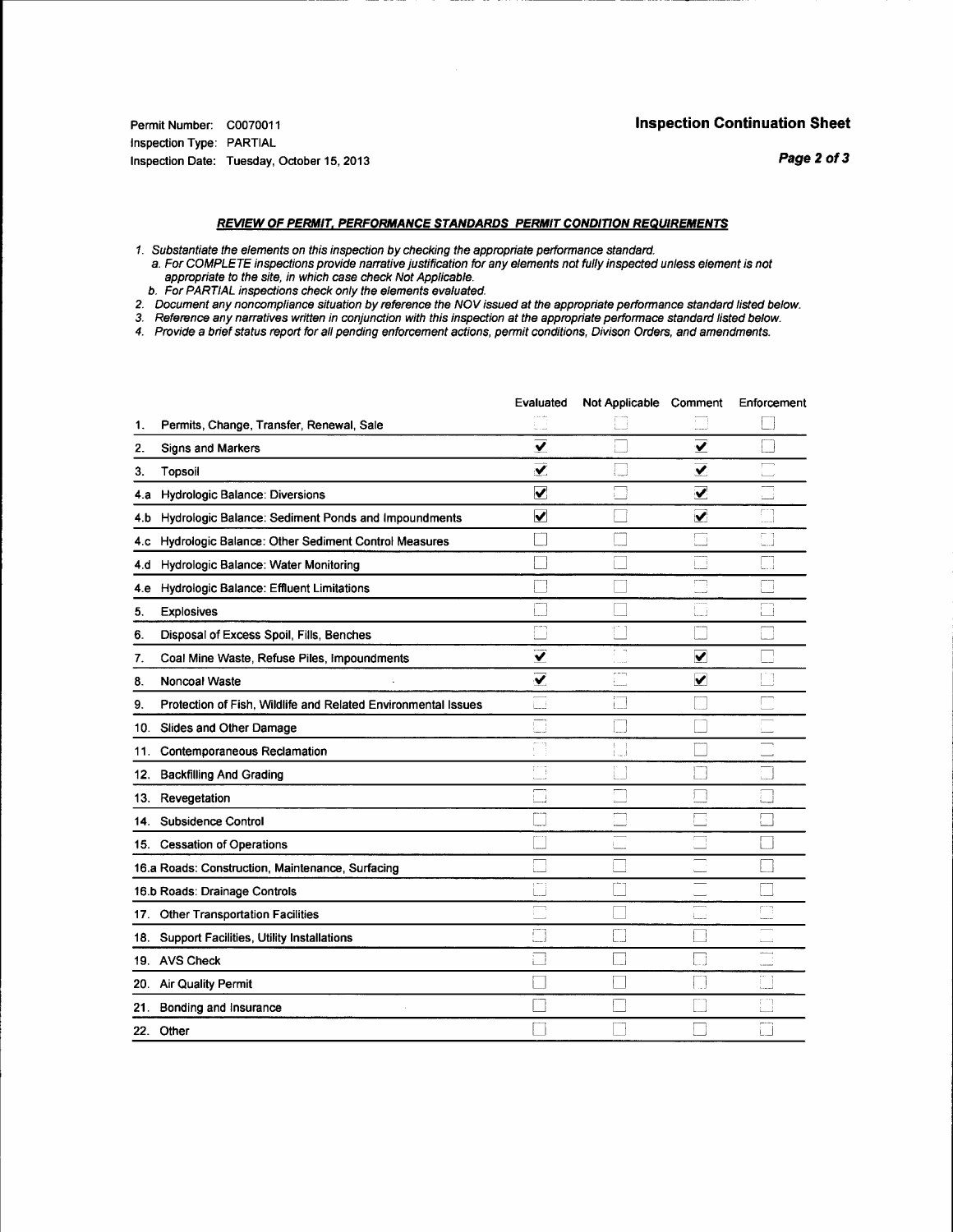Permit Number: C0070011 Inspection Type: PARTIAL Inspection Date: Tuesday, October 15, 2013

#### 2. Siqns and Markers

The identification signs are next to the roads to the mine site. The identification sign meets the minimum requirements of the R645 Coal Rules.

#### 3. Topsoil

The topsoil piles were stable with no signs of wind and water erosion. The topsoil pile in South Fork Canyon is well vegetated.

#### 4.a Hvdroloqic Balance: Diversions

The diversions were opening and functioning as designed. The only diversion that was not functioning correctly is the lower diversions in Middle Fork Canyon. This section or road is continuously closed due to mud and sediment covering the road. This is caused by last year's forest fire above the road. I do not see any immediate end insight. The permittee was in the process of cleaning material.

#### 4.b Hvdroloqic Balance: Sediment Ponds and lmpoundments

I inspected all sediment ponds except the one in Middle Fork Canyon. All sediment ponds did contain a small amount of water. No sediment pond was discharging during the inspection. All sediment ponds were stable with no signs of erosion.

## 7. Goal Mine Waste. Refuse Piles. lmpoundments

I inspected the refuse pile and they were stable with no hazardous conditions noticed during the inspection. Slurry #1 was nearly if not completely mined out. There could be some slurry left in Slurry pond #1. Maybe coal quality issues will prevent the mining of the slurry. Slurry Pond #5 has mining equipment but appears no major mining has taken place.

#### 8. Noncoal Waste

The site is generally clear of non-coal waste materials.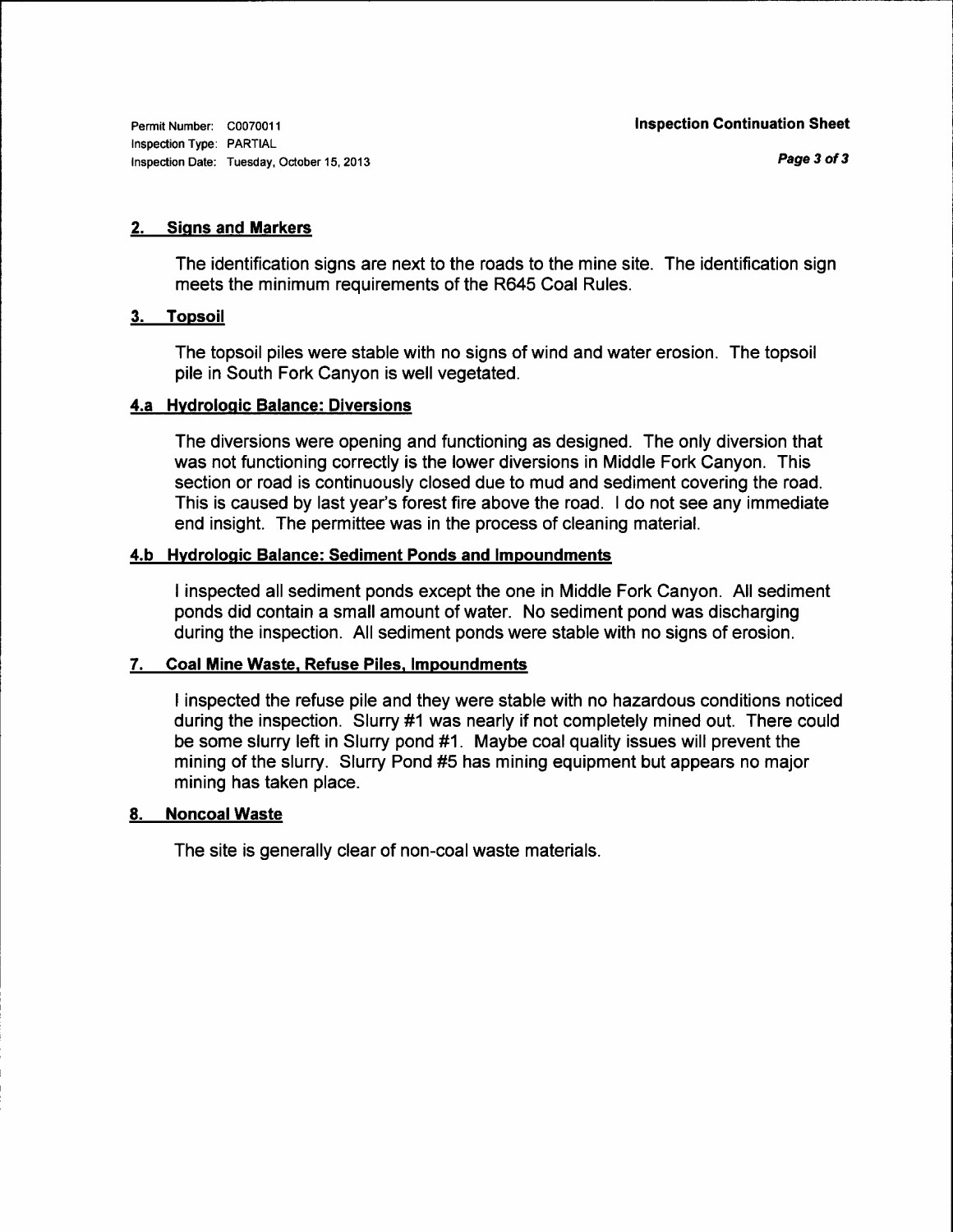|                                                                               |                                                     | <b>State of Utah</b><br><b>MICHAEL R. STYLER</b>                                                                                                                                        | <b>DEPARTMENT OF NATURAL RESOURCES</b>                                                                                                                                        |                                                                                                                                         | <u> Inspection Repor</u>                                                     |
|-------------------------------------------------------------------------------|-----------------------------------------------------|-----------------------------------------------------------------------------------------------------------------------------------------------------------------------------------------|-------------------------------------------------------------------------------------------------------------------------------------------------------------------------------|-----------------------------------------------------------------------------------------------------------------------------------------|------------------------------------------------------------------------------|
| GARY R. HERBERT<br>Governor<br><b>GREG BELL</b><br><b>Lieutenant Governor</b> |                                                     | <b>Executive Director</b><br>Division of Oil, Gas and Mining<br><b>JOHN R. BAZA</b><br><b>Division Director</b>                                                                         |                                                                                                                                                                               | Permit Number:<br>Inspection Type:<br><b>Inspection Date:</b><br>Start Date/Time:                                                       | C0070013<br>TECHNICAL<br>Tuesday, October 22, 2013<br>10/22/2013 10:00:00 AM |
|                                                                               |                                                     | Representatives Present During the Inspection:<br>OGM Amanda Daniels<br>OGM<br>Joe Helfrich<br>OGM Priscilla Burton<br>OGM<br>Pete Hess<br>OGM<br>James Owen<br>Company<br>Jay Marshall |                                                                                                                                                                               | End Date/Time:<br>Last Inspection:<br>Inspector: James Owen,<br>Weather: sunny, clear, 65 degrees F<br>InspectionID Report Number: 3648 | 10/22/2013 2:00:00 PM<br>Tuesday, September 24, 2013<br>Accepted by:         |
|                                                                               |                                                     | <b>Site: HORSE CANYON MINE</b><br><b>County: CARBON</b><br>Permit Status: ACTIVE                                                                                                        | <b>Permitee: UTAHAMERICAN ENERGY INC</b><br><b>Operator: UTAHAMERICAN ENERGY INC</b><br>Address: PO BOX 910, EAST CARBON UT 84520-0910<br>Permit Type: PERMANENT COAL PROGRAM |                                                                                                                                         |                                                                              |
|                                                                               | <b>Current Acreages</b><br>5,992.07 Total Permitted |                                                                                                                                                                                         | <b>Mineral Ownership</b><br>Federal                                                                                                                                           | $\vee$ Underground                                                                                                                      | <b>Types of Operations</b>                                                   |
|                                                                               | 42.60<br>74.26I<br>74.26I                           | <b>Total Disturbed</b><br>Phase I<br>Phase II                                                                                                                                           | <b>State</b><br>County<br>Fee                                                                                                                                                 | <b>Surface</b><br>Loadout<br>Processing                                                                                                 |                                                                              |
|                                                                               | 74.26                                               | Phase III                                                                                                                                                                               | Other                                                                                                                                                                         |                                                                                                                                         | Reprocessing                                                                 |

Report summary and status for pending enforcement actions, permit conditions, Division Orders, and amendments:

This was an inspection that was initiated as part of a Midterm Permit Review It will also be considered as the partial inspection for October, 2013.

**Inspector's Signature:** 

**GARY** 



Digitally signed by James Owen

DN: cn=James Owen, o, ou, email=jamesower@attah.govnesday, Oc  $c = US$ Date: 2013.10.30 15:53:47 -06'00'



Inspector ID Number: 62

Note 59#hb espection report diseand 040n Multe and a 5 back to a publishing with \$14 regulatory program of the Division of Oil, Gas and Mining. telephone (801) 538-5340 · facsimile (801) 359-3940 · TTY (801) 538-7458 · www.ogm.utah.gov

OIL, GAS & MINING